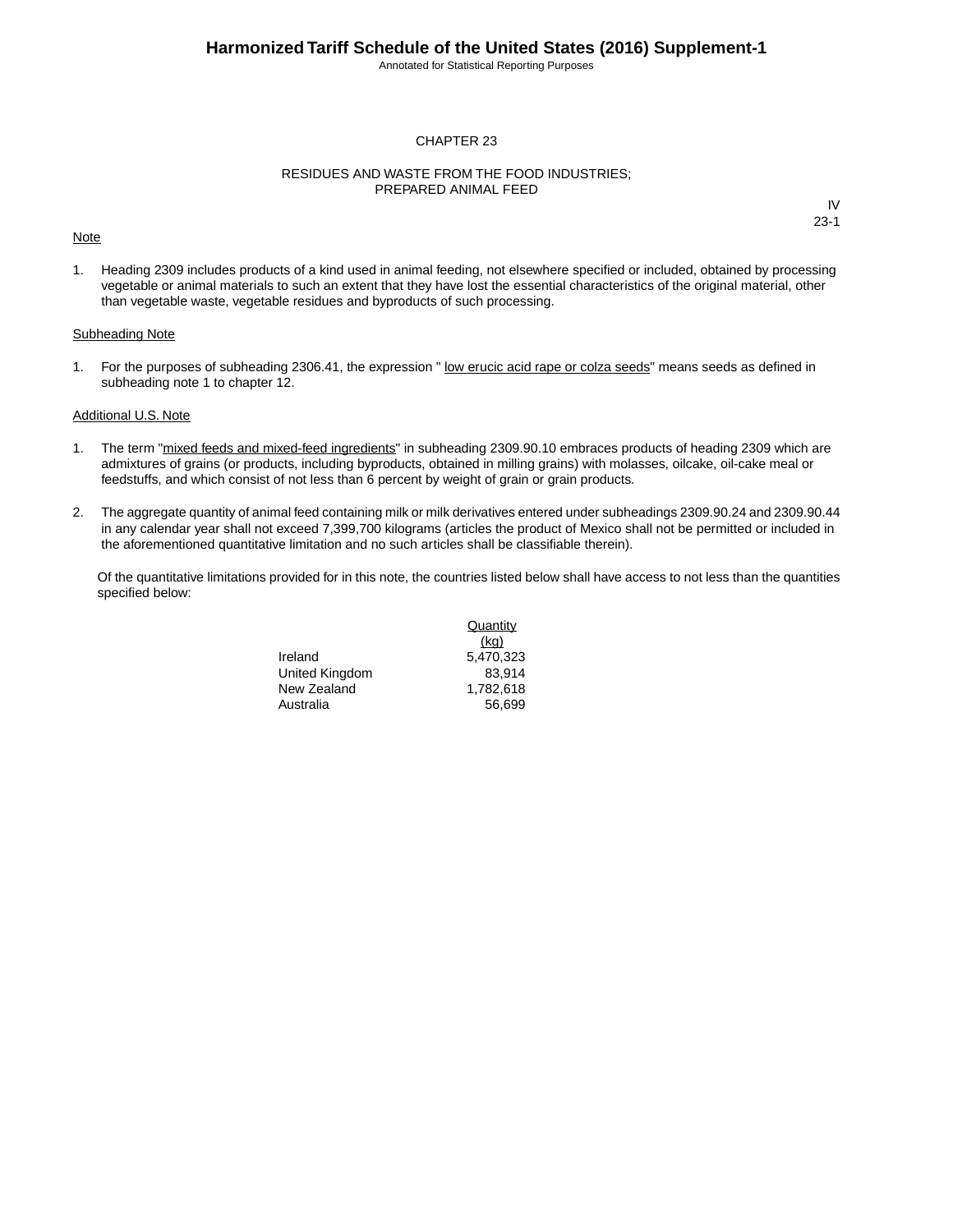Annotated for Statistical Reporting Purposes

| Heading/      | Stat.       |                                                                                                                                                                                                      | Unit           |         | Rates of Duty                                                                          |            |
|---------------|-------------|------------------------------------------------------------------------------------------------------------------------------------------------------------------------------------------------------|----------------|---------|----------------------------------------------------------------------------------------|------------|
| Subheading    | Suf-<br>fix | <b>Article Description</b>                                                                                                                                                                           | of<br>Quantity | General | $\mathbf{1}$<br>Special                                                                | 2          |
| 2301          |             | Flours, meals and pellets, of meat or meat offal, of fish or of<br>crustaceans, molluscs or other aquatic invertebrates, unfit for<br>human consumption; greaves (cracklings):                       |                |         |                                                                                        |            |
| 2301.10.00 00 |             | Flours, meals and pellets, of meat or meat offal; greaves                                                                                                                                            |                |         |                                                                                        | Free       |
| 2301.20.00    |             | Flours, meals and pellets, of fish or of crustaceans,                                                                                                                                                |                |         |                                                                                        | Free       |
|               | 10          |                                                                                                                                                                                                      |                |         |                                                                                        |            |
|               | 90          |                                                                                                                                                                                                      |                |         |                                                                                        |            |
| 2302          |             | Bran, sharps (middlings) and other residues, whether or not<br>in the form of pellets, derived from the sifting, milling or other<br>working of cereals or of leguminous plants:                     |                |         |                                                                                        |            |
| 2302.10.00    | 00          |                                                                                                                                                                                                      |                |         |                                                                                        | 10%        |
| 2302.30.00    | 10          |                                                                                                                                                                                                      |                |         |                                                                                        | 10%        |
|               | 90          |                                                                                                                                                                                                      |                |         |                                                                                        |            |
| 2302.40.01    |             |                                                                                                                                                                                                      |                |         |                                                                                        | 10%        |
|               | 05          |                                                                                                                                                                                                      |                |         |                                                                                        |            |
|               | 10          | Of other single cereal grains, chopped, crushed or                                                                                                                                                   |                |         |                                                                                        |            |
|               | 20          | Other:                                                                                                                                                                                               |                |         |                                                                                        |            |
| 2302.50.00    | 90<br>00    |                                                                                                                                                                                                      |                |         | Free (A+, AU, BH,                                                                      | 20%        |
|               |             |                                                                                                                                                                                                      |                |         | CA, CL, CO, D, E,<br>IL, JO, KR, MA,<br>MX, OM, P, PA,<br>PE, SG)                      |            |
| 2303          |             | Residues of starch manufacture and similar residues,<br>beet-pulp, bagasse and other waste of sugar manufacture,<br>brewing or distilling dregs and waste, whether or not in the<br>form of pellets: |                |         |                                                                                        |            |
| 2303.10.00    |             | Residues of starch manufacture and similar residues [] 1.4%                                                                                                                                          |                |         | Free (A+, AU, BH,<br>CA, CL, CO, D, E,<br>IL, JO, KR, MA,<br>MX, OM, P, PA,<br>PE, SG) | 20%        |
|               | 10          |                                                                                                                                                                                                      |                |         |                                                                                        |            |
|               | 20          |                                                                                                                                                                                                      |                |         |                                                                                        |            |
| 2303.20.00    | 40          | Beet-pulp, bagasse and other waste of sugar                                                                                                                                                          |                |         |                                                                                        |            |
|               |             |                                                                                                                                                                                                      |                |         |                                                                                        | \$4.91/t   |
|               | 20          |                                                                                                                                                                                                      |                |         |                                                                                        |            |
| 2303.30.00    | 40<br>00    |                                                                                                                                                                                                      |                |         |                                                                                        | \$4.91/t   |
|               |             | 2304.00.00   00   Oilcake and other solid residues, whether or not ground or in<br>the form of pellets, resulting from the extraction of soybean                                                     |                |         |                                                                                        |            |
|               |             |                                                                                                                                                                                                      |                |         | Free (A+, AU, BH,<br>CA, CL, CO, D, E,<br>IL, JO, KR, MA,<br>MX, OM, P, PA,<br>PE, SG) | $0.7$ ¢/kg |
|               |             | 2305.00.00   00   Oilcake and other solid residues, whether or not ground or in<br>the form of pellets, resulting from the extraction of peanut                                                      |                |         | Free (A, AU, BH,<br>CA, CL, CO, D, E,<br>IL, JO, KR, MA,<br>MX, OM, P, PA,<br>PE, SG)  | $0.7$ ¢/kg |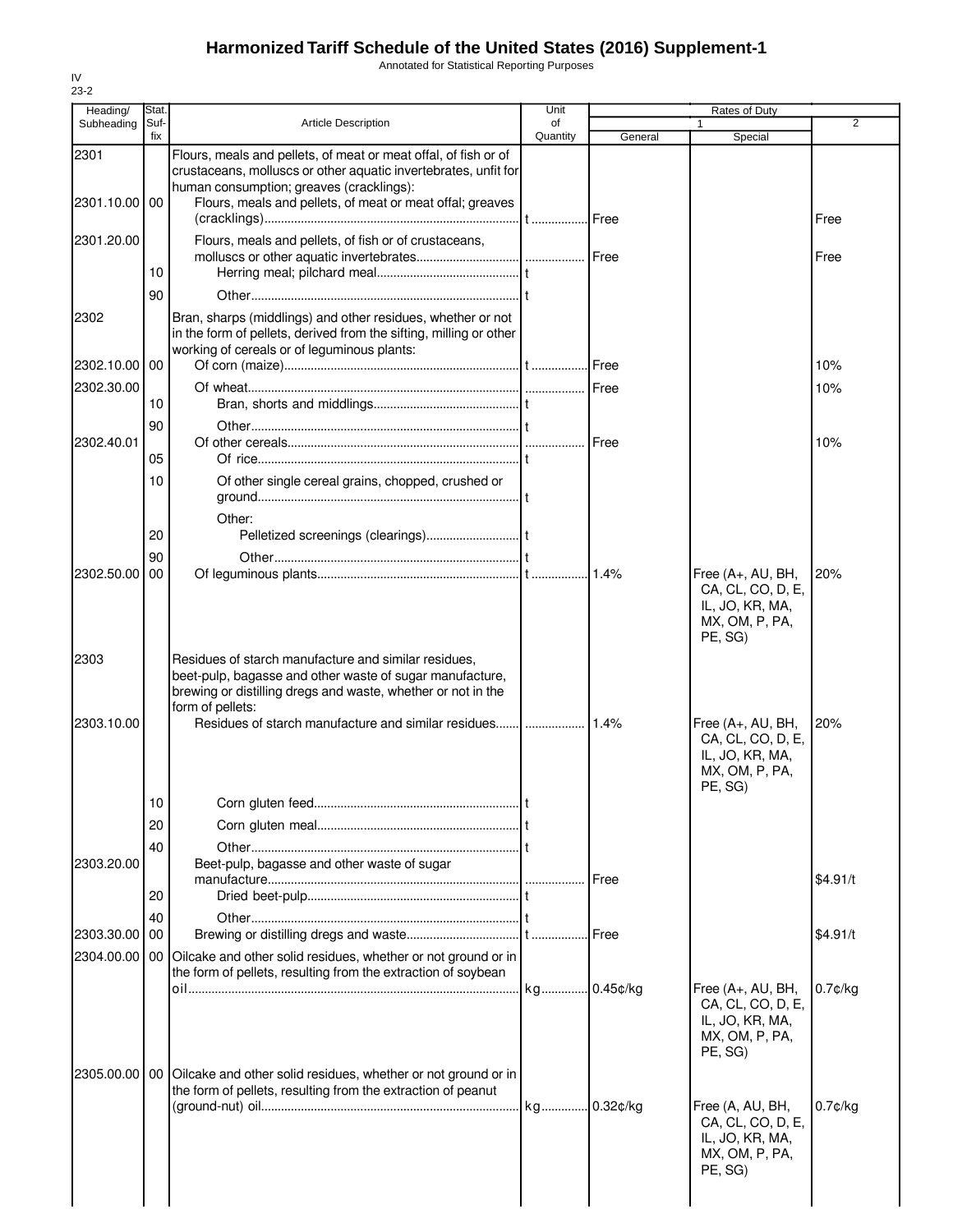Annotated for Statistical Reporting Purposes

| Heading/      | Stat.       |                                                                                                                                                                                             | Unit           |             | Rates of Duty                                                                          |            |
|---------------|-------------|---------------------------------------------------------------------------------------------------------------------------------------------------------------------------------------------|----------------|-------------|----------------------------------------------------------------------------------------|------------|
| Subheading    | Suf-<br>fix | Article Description                                                                                                                                                                         | of<br>Quantity | General     | Special                                                                                | 2          |
| 2306          |             | Oilcake and other solid residues, whether or not ground or in<br>the form of pellets, resulting from the extraction of vegetable<br>fats or oils, other than those of heading 2304 or 2305: |                |             |                                                                                        |            |
| 2306.10.00 00 |             |                                                                                                                                                                                             | kg 0.56¢/kg    |             | Free (A+, AU, BH,<br>CA, CL, CO, D, E,<br>IL, JO, KR, MA,<br>MX, OM, P, PA,<br>PE, SG) | $0.7$ ¢/kg |
| 2306.20.00 00 |             |                                                                                                                                                                                             |                |             | Free (A, AU, BH,<br>CA, CL, CO, D, E,<br>IL, JO, KR, MA,<br>MX, OM, P, PA,<br>PE, SG)  | $0.7$ ¢/kg |
| 2306.30.00 00 |             |                                                                                                                                                                                             |                |             | Free (A, AU, BH,<br>CA, CL, CO, D, E,<br>IL, JO, KR, MA,<br>MX, OM, P, PA,<br>PE, SG)  | $0.7$ ¢/kg |
| 2306.41.00 00 |             | Of rape or colza seeds:                                                                                                                                                                     |                |             | Free (A, AU, BH,<br>CA, CL, CO, D, E,<br>IL, JO, KR, MA,<br>MX, OM, P, PA,<br>PE, SG)  | $0.7$ ¢/kg |
| 2306.49.00 00 |             |                                                                                                                                                                                             |                |             | Free (A, AU, BH,<br>CA, CL, CO, D, E,<br>IL, JO, KR, MA,<br>MX, OM, P, PA,<br>PE, SG)  | $0.7$ ¢/kg |
| 2306.50.00 00 |             |                                                                                                                                                                                             |                |             | Free (A, AU, BH,<br>CA, CL, CO, D, E,<br>IL, JO, KR, MA,<br>MX, OM, P, PA,<br>PE, SG)  | $0.7$ ¢/kg |
| 2306.60.00 00 |             |                                                                                                                                                                                             |                |             | Free (A, AU, BH,<br>CA, CL, CO, D, E,<br>IL, JO, KR, MA,<br>MX, OM, P, PA,<br>PE, SG)  | $0.7$ ¢/kg |
| 2306.90.01    | 20<br>30    |                                                                                                                                                                                             |                | $0.32$ ¢/kg | Free (A, AU, BH,<br>CA, CL, CO, D, E,<br>IL, JO, KR, MA,<br>MX, OM, P, PA,<br>PE, SG)  | $0.7$ ¢/kg |
| 2307.00.00    | 50          |                                                                                                                                                                                             | kg             | Free        |                                                                                        | Free       |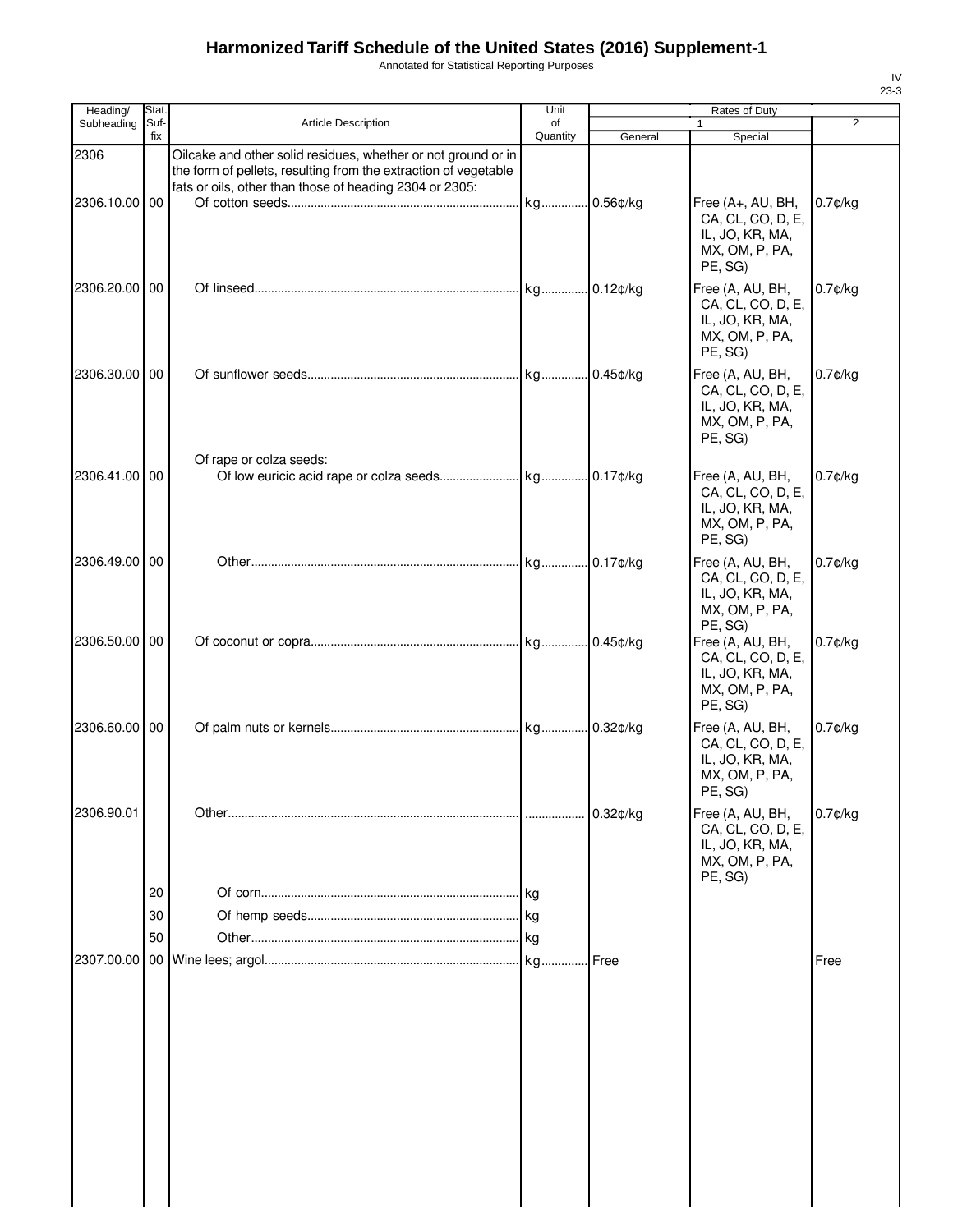Annotated for Statistical Reporting Purposes

| Heading/      | Stat.       |                                                                                                                                                                                                 | Unit           |         | <b>Rates of Duty</b>                                                                   |                |
|---------------|-------------|-------------------------------------------------------------------------------------------------------------------------------------------------------------------------------------------------|----------------|---------|----------------------------------------------------------------------------------------|----------------|
| Subheading    | Suf-<br>fix | <b>Article Description</b>                                                                                                                                                                      | of<br>Quantity | General | 1<br>Special                                                                           | $\overline{2}$ |
| 2308.00       |             | Vegetable materials and vegetable waste, vegetable residues<br>and byproducts, whether or not in the form of pellets, of a kind<br>used in animal feeding, not elsewhere specified or included: |                |         |                                                                                        |                |
| 2308.00.10 00 |             |                                                                                                                                                                                                 |                |         | Free (A+, AU, BH,<br>CA, CL, CO, D, E,<br>IL, JO, KR, MA,<br>MX, OM, P, PA,<br>PE, SG) | 20%            |
| 2308.00.93    | 00          | Screenings, scalpings, chaff or scourings, ground, or not                                                                                                                                       |                |         |                                                                                        | 10%            |
| 2308.00.95    | 00          |                                                                                                                                                                                                 |                |         | Free (A, AU, BH,<br>CA, CL, CO, D, E,<br>IL, JO, KR, MA,<br>MX, OM, P, PA,<br>PE, SG)  | 20%            |
| 2308.00.98    |             |                                                                                                                                                                                                 |                |         | Free (A+, AU, BH,<br>CA, CL, CO, D, E,<br>IL, JO, KR, MA,<br>MX, OM, P, PA,<br>PE, SG) | 20%            |
|               | 20<br>90    |                                                                                                                                                                                                 |                |         |                                                                                        |                |
| 2309          |             | Preparations of a kind used in animal feeding:                                                                                                                                                  |                |         |                                                                                        |                |
| 2309.10.00    | 10          |                                                                                                                                                                                                 |                |         |                                                                                        | 10%            |
| 2309.90       | 90          | Other:                                                                                                                                                                                          |                |         |                                                                                        |                |
| 2309.90.10    |             |                                                                                                                                                                                                 |                | Free    |                                                                                        | 10%            |
|               | 05<br>15    |                                                                                                                                                                                                 |                |         |                                                                                        |                |
|               | 20          |                                                                                                                                                                                                 |                |         |                                                                                        |                |
|               | 30          |                                                                                                                                                                                                 |                |         |                                                                                        |                |
|               | 32          |                                                                                                                                                                                                 |                |         |                                                                                        |                |
|               | 35          |                                                                                                                                                                                                 |                |         |                                                                                        |                |
|               | 45          |                                                                                                                                                                                                 |                |         |                                                                                        |                |
|               | 50          | Other                                                                                                                                                                                           |                |         |                                                                                        |                |
|               |             |                                                                                                                                                                                                 |                |         |                                                                                        |                |
|               |             |                                                                                                                                                                                                 |                |         |                                                                                        |                |
|               |             |                                                                                                                                                                                                 |                |         |                                                                                        |                |
|               |             |                                                                                                                                                                                                 |                |         |                                                                                        |                |
|               |             |                                                                                                                                                                                                 |                |         |                                                                                        |                |
|               |             |                                                                                                                                                                                                 |                |         |                                                                                        |                |
|               |             |                                                                                                                                                                                                 |                |         |                                                                                        |                |
|               |             |                                                                                                                                                                                                 |                |         |                                                                                        |                |
|               |             |                                                                                                                                                                                                 |                |         |                                                                                        |                |
|               |             |                                                                                                                                                                                                 |                |         |                                                                                        |                |
|               |             |                                                                                                                                                                                                 |                |         |                                                                                        |                |
|               |             |                                                                                                                                                                                                 |                |         |                                                                                        |                |
|               |             |                                                                                                                                                                                                 |                |         |                                                                                        |                |
|               |             |                                                                                                                                                                                                 |                |         |                                                                                        |                |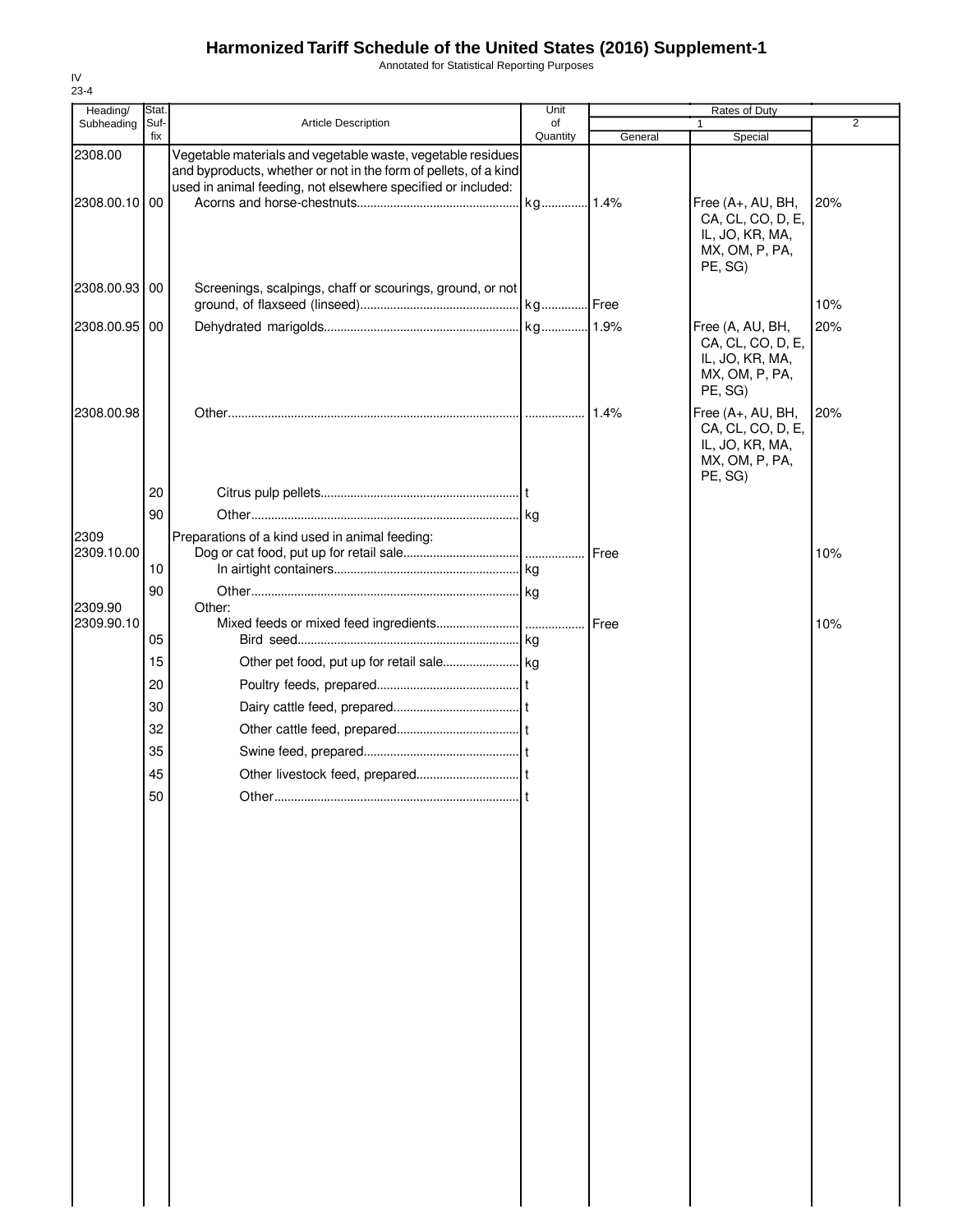Annotated for Statistical Reporting Purposes

| Heading/                                       | Stat.       |                                                                                                                                                                                                                                                | Unit            |         | Rates of Duty                                                                                                                                                                                                                                                                          |                |
|------------------------------------------------|-------------|------------------------------------------------------------------------------------------------------------------------------------------------------------------------------------------------------------------------------------------------|-----------------|---------|----------------------------------------------------------------------------------------------------------------------------------------------------------------------------------------------------------------------------------------------------------------------------------------|----------------|
| Subheading                                     | Suf-<br>fix | Article Description                                                                                                                                                                                                                            | of<br>Quantity  | General | $\mathbf{1}$<br>Special                                                                                                                                                                                                                                                                | $\overline{2}$ |
| 2309 (con.)<br>2309.90<br>(con.)<br>2309.90.22 |             | Preparations of a kind used in animal feeding: (con.)<br>Other: (con.)<br>Other:<br>Animal feeds containing milk or milk derivatives:<br>Containing over 10 percent by weight of milk<br>solids:<br>Described in general note 15 of the tariff |                 |         |                                                                                                                                                                                                                                                                                        |                |
| 2309.90.24                                     | 10<br>90    | schedule and entered pursuant to its<br>Described in additional U.S. note 2 to this                                                                                                                                                            |                 | 7.5%    | Free (A+, AU, BH,<br>CA, CL, CO, D, E,<br>IL, JO, KR, MA,<br>MX, OM, P, PA,<br>PE, SG)                                                                                                                                                                                                 | 20%            |
|                                                | 10          | chapter and entered pursuant to its                                                                                                                                                                                                            | .               | 7.5%    | Free (A+, AU, BH,<br>CA, CL, CO, D, E,<br>IL, JO, KR, MA,<br>OM, P, PA, PE,<br>SG)                                                                                                                                                                                                     | 20%            |
|                                                |             |                                                                                                                                                                                                                                                |                 |         |                                                                                                                                                                                                                                                                                        |                |
| 2309.90.28                                     | 90          |                                                                                                                                                                                                                                                | $\log$          |         | 80.4¢/kg + 6.4% Free (BH, CL, JO,                                                                                                                                                                                                                                                      | $94.6$ ¢/kg +  |
|                                                | 10<br>90    |                                                                                                                                                                                                                                                | <b>kg</b><br>kg |         | MX, SG)<br>$37.5¢/kg + 2.9%$<br>(PE)<br>$40.2¢/kg + 3.2%$<br>(KR)<br>$53.6$ ¢/kg + 4.2%<br>(CO, PA)<br>72.3¢/kg + 5.7% (P)<br>See 9912.04.20,<br>9912.04.24 (MA)<br>See 9913.04.20<br>(AU)<br>See 9915.04.20,<br>9915.04.24,<br>$9915.04.28(P+)$<br>See 9916.04.20,<br>9916.04.24 (OM) | 7.5%           |

IV 23-5

1/ See subheadings 9904.23.01-9904.23.09.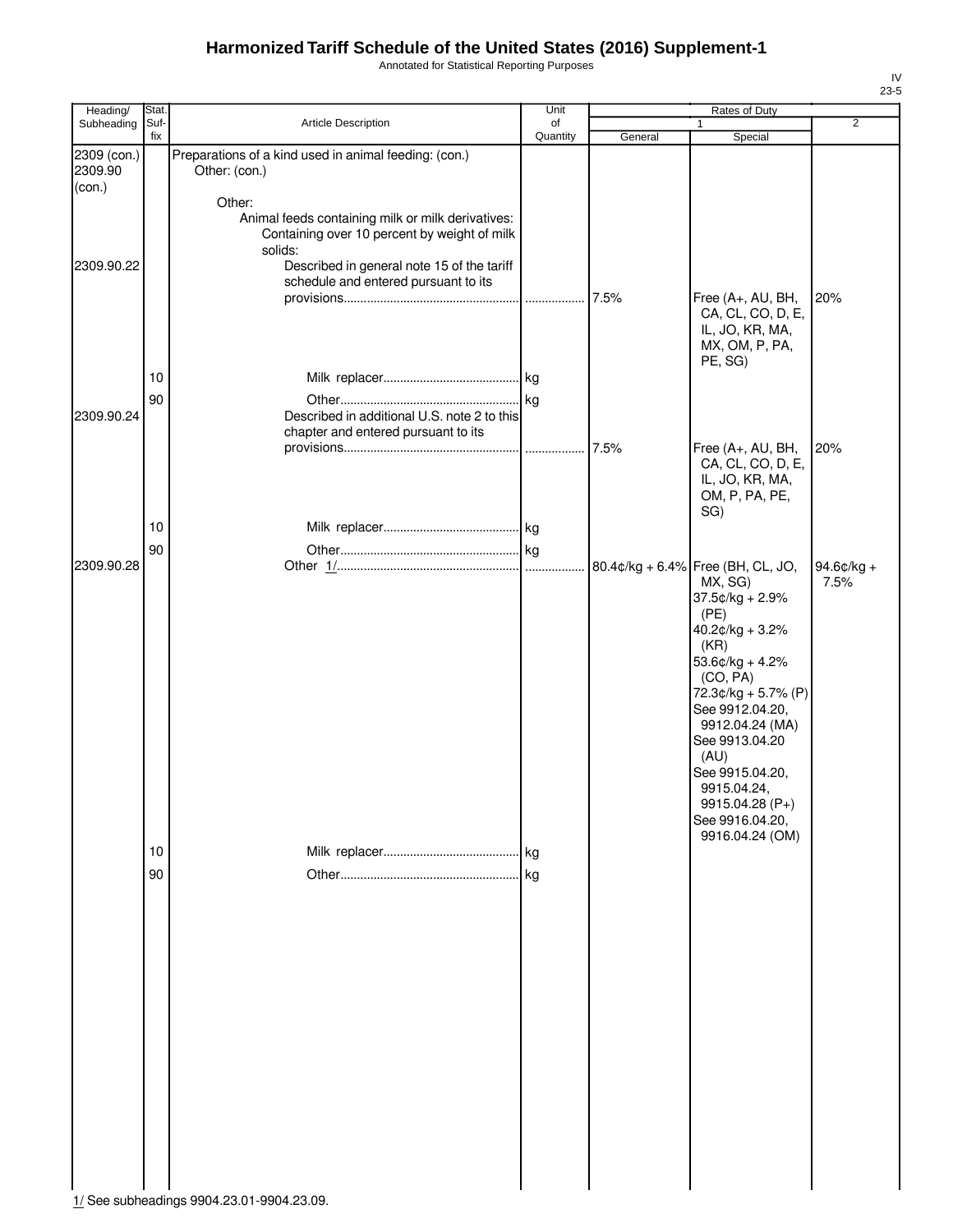Annotated for Statistical Reporting Purposes

| Heading/               | Stat.          |                                                                                                                                      | Unit           |         | Rates of Duty                                                                                                                                                                                                                                                                                                         |                        |
|------------------------|----------------|--------------------------------------------------------------------------------------------------------------------------------------|----------------|---------|-----------------------------------------------------------------------------------------------------------------------------------------------------------------------------------------------------------------------------------------------------------------------------------------------------------------------|------------------------|
| Subheading             | Suf-<br>fix    | Article Description                                                                                                                  | of<br>Quantity | General | Special                                                                                                                                                                                                                                                                                                               | 2                      |
| 2309 (con.)<br>2309.90 |                | Preparations of a kind used in animal feeding: (con.)<br>Other: (con.)                                                               |                |         |                                                                                                                                                                                                                                                                                                                       |                        |
| (con.)<br>2309.90.42   |                | Other: (con.)<br>Animal feeds containing milk or milk derivatives:<br>(con.)<br>Other:<br>Described in general note 15 of the tariff |                |         |                                                                                                                                                                                                                                                                                                                       |                        |
|                        | 10             | schedule and entered pursuant to its                                                                                                 |                | 7.5%    | Free (A+, AU, BH,<br>CA, CL, CO, D, E,<br>IL, JO, KR, MA,<br>MX, OM, P, PA,<br>PE, SG)                                                                                                                                                                                                                                | 20%                    |
| 2309.90.44             | 90             | Described in additional U.S. note 2 to this<br>chapter and entered pursuant to its                                                   |                | 7.5%    |                                                                                                                                                                                                                                                                                                                       | 20%                    |
|                        |                |                                                                                                                                      |                |         | Free (A+, AU, BH,<br>CA, CL, CO, D, E,<br>IL, JO, KR, MA,<br>OM, P, PA, PE,<br>SG)                                                                                                                                                                                                                                    |                        |
|                        | 10             |                                                                                                                                      |                |         |                                                                                                                                                                                                                                                                                                                       |                        |
| 2309.90.48             | 90<br>10<br>90 |                                                                                                                                      | .lkg<br>kg     |         | 80.4¢/kg + 6.4% Free (BH, CL, JO,<br>MX, SG)<br>$37.5¢/kg + 2.9%$<br>(PE)<br>40.2¢/kg + 3.2%<br>(KR, PA)<br>53.6¢/kg + 4.2%<br>(CO)<br>72.3¢/kg + 5.7% (P)<br>See 9912.04.20,<br>9912.04.24 (MA)<br>See 9913.04.20<br>(AU)<br>See 9915.04.20,<br>9915.04.24,<br>9915.04.28 (P+)<br>See 9916.04.20,<br>9916.04.24 (OM) | 94.6 $c$ /kg +<br>7.5% |
| 2309.90.60 00          |                | Other:<br>Other:                                                                                                                     |                | 1.9%    | Free (A+, AU, BH,<br>CA, CL, CO, D, E,<br>IL, JO, KR, MA,<br>MX, OM, P, PA,<br>PE, SG)                                                                                                                                                                                                                                | 20%                    |
| 2309.90.70 00          |                | Preparations, with a basis of vitamin $B_{12}$ ,<br>for supplementing animal feed                                                    | kg 1.4%        |         | Free (A, AU, BH,<br>CA, CL, CO, D, E,<br>IL, JO, KR, MA,<br>MX, OM, P, PA,<br>PE, SG)                                                                                                                                                                                                                                 | 20%                    |

IV 23-6

1/ See subheadings 9904.23.01-9904.23.09.